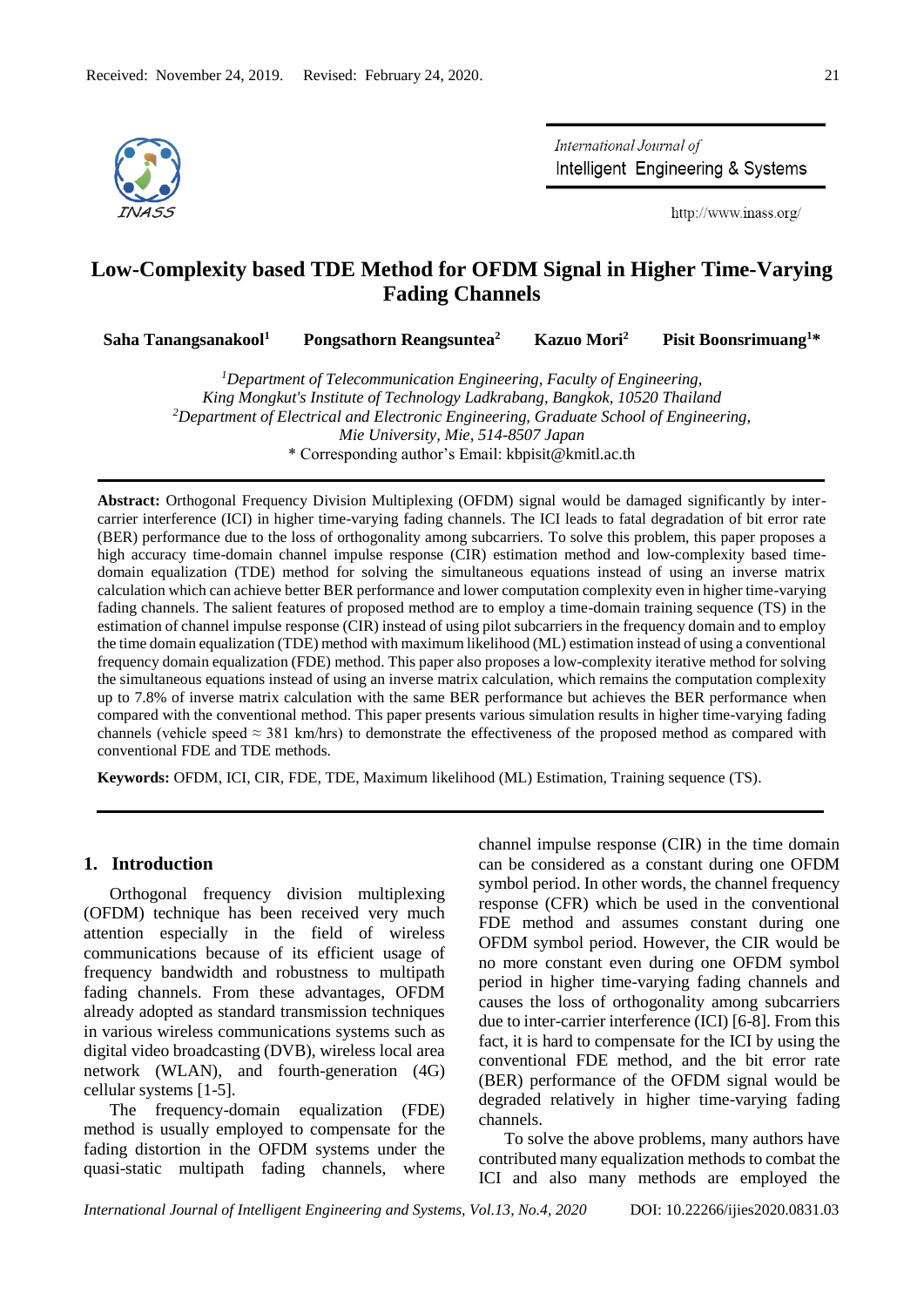estimated CIR at every sampling time to compensate for the ICI [9-13]. In [9] and [10], the equalization method is operated in the frequency domain. These would lead to higher computational complexity due to the reconstruction of the inverse matrix. In [11] and [12], the ICI mitigation methods were proposed in the time domain, however, both methods using pilot subcarriers in the estimation of CIR. The CIR estimation accuracy would be degraded in higher time-varying fading channels. In [13], we proposed the ICI mitigation method both for channel estimation and TDE methods in higher time-varying fading channels. The proposed method can achieve better BER performance. However, in demodulation processing, this method requires calculating the direct inverse at every OFDM symbol which leads to high computation complexity and not suitable in a practical system.

Although the proposed equalization methods [9]- [13] can achieve better BER performance than the conventional FDE method, however, all methods require the higher CIR estimation accuracy at every sampling time. This would cause higher computation complexity for calculation inverse matrix at every OFDM symbol.

The CIR estimation usually employs scattered pilot subcarriers which inserted into data subcarriers periodically in the frequency axis. The pilot subcarriers based CIR estimation can achieve higher CIR estimation accuracy only when the number of *N*point FFT/IFFT is equal to the number of *M*-point data subcarriers, which corresponds to the Nyquist sampling [14]. However, in the practical OFDM transmitter, a certain number of null subcarriers (zero paddings) are added at both ends of OFDM data subcarriers to reject the aliasing that occurs at the output of digital to analog (D/A) converter. Since actual CIR is occurred based on overall bandwidth including zero paddings, the estimated CIR by using the pilot subcarriers inserted within OFDM allocated bandwidth is different from actual CIR, especially when increasing the number of zero paddings. To solve this problem, we proposed a time-domain CIR estimation method by using a time-domain training sequence (TS), which can achieve higher CIR estimation accuracy even when the sampling rate of the OFDM signal is non-Nyquist sampling [13].

To reduce computation complexity and to solve the simultaneous equations for the equalization method in [9] and [13], an iterative method is employed instead of direct inverse matrix calculation. To employ an iterative method, the coefficients matrix of the simultaneous equations must be the square matrix. And to satisfy the above requirement, [9] employed the OFDM signal with guard interval

(GI) in which the coefficients matrix for the CIR over one data symbol period becomes the square matrix. On the other hand, the method in [13] employed the OFDM signal without GI in which the square coefficients matrix is generated by using the overlap and add (OLA) matrix operation after removing the interference from time-domain TS. The coefficients matrixes obtained from both [9] and [13] are entirely the same, which means that the time domain TS in [13] plays the role of GI in [9]. In [15], we proposed the TDE method with a partial differential solution for the OFDM signal without GI in quasi-static environments. The proposed TDE method shows much better BER performance than the conventional FDE method in which the data information is demodulated based on maximum likelihood (ML) estimation. From the results in [15], it can be expected that BER performance of proposed TDE without GI would have the possibility to improve BER performance further as compared with TDE methods in [9] and [13] even in higher time-varying fading channels.

To achieve superior BER performance both for quasi-static and higher time-varying fading channels, this paper firstly proposes the CIR estimation method by using the TS signal. The feature of the proposed CIR estimation method is to employ the TS signal added to each data symbol over one frame instead of conventional pilot subcarriers. Secondly, this paper proposes a low complexity equalization method for OFDM with the TS signal, which uses the CIR matrix in the time domain instead of using the CFR matrix in the conventional FDE method. The significant feature of the proposed TDE method is to employ the partial differential solution in solving the maximum likelihood (ML) equation of the expected timedomain information. As for the result of the minimization problem for solving ML equation, the coefficient matrix of the simultaneous equations in the proposed method becomes a square matrix, which can be solved iteratively without using inverse matrix calculation.

The rest of this paper is shown by the following. Section 2 introduces the problem of conventional FDE in higher time-varying fading channels. Section 3 describes the problem of Pilot subcarrier base CIR estimation in non-Nyquist sampling and also proposes a CIR estimation method by using the TS signal. Section 4 proposes the TDE method and lowcomplexity based TDE method in conjunction with estimated CIR at every sampling time. Section 5 presents different computer simulation results to verify the effectiveness of the proposed method as compared with conventional FDE methods. Section 6 draws some conclusions.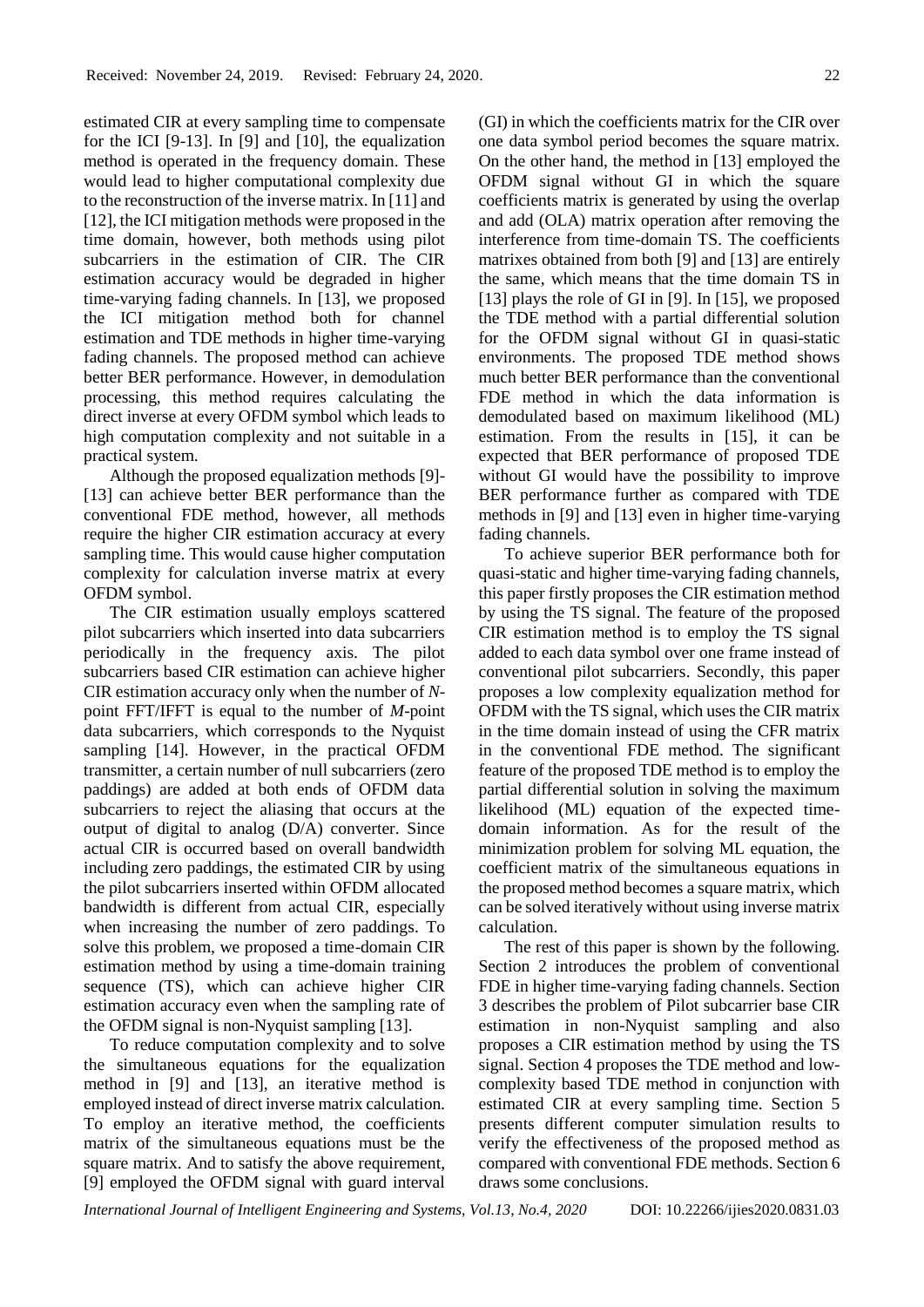# **2. Problem of conventional FDE method in the higher time-varying fading channel**

#### **2.1 OFDM signal and channel models**

In OFDM systems, input data are encoded by a forward error correction (FEC) code [16]. The *M* encoded data are modulated by quadrature amplitude modulation (QAM) method. The OFDM signal  $X_D(m,k)$  at *k-th* subcarriers of an *m-th* symbol is mapped into a certain frequency band with *M* subcarriers continuously from subcarrier number *NZ*<sup>1</sup> to  $N_{Z2}$   $(N_{Z2} - N_{Z1} + 1 = M)$  within *N* subcarriers. The null subcarriers (zero paddings) are added at both ends of *M* data subcarriers. The data information over *N* subcarriers is given by,

$$
X_{Z}(m, k_{1}) = \begin{cases} 0 & (Zero \text{ padding}), & 0 \leq k_{1} \leq N_{Z1} - 1 \\ X_{D}(m, k_{1} - N_{Z1}), & N_{Z1} \leq k_{1} \leq N_{Z2} \\ 0 & (Zero \text{ padding}), & N_{Z2} + 1 \leq k_{1} \leq N \end{cases} \tag{1}
$$

where  $(N-M)$  is the number of zero paddings  $(N_Z)$ added at both ends of *M* data subcarriers in the frequency domain. After added zero paddings,  $X_z(m,k_1)$  is converted into the time domain signal by mean of *N*-point inverse fast Fourier transform (IFFT) which can be given by,

$$
x(m, n_1) = \frac{1}{\sqrt{N}} \cdot \sum_{k_1=0}^{N-1} X_Z(m, k_1) \cdot e^{\int \frac{j2\pi n_1 k_1}{N}} \tag{2}
$$
  
,  $0 \le n_1 \le N-1$ 

where  $x(m,n_1)$  is the transmitted OFDM signal in the time domain at an *n*1*-th* sampling time of *m-th* symbol. For compensation of inter symbol interference (ISI), introduced by signal propagation through multipath fading channels, the OFDM signal employs the guard interval (GI) which is a copy of the last  $N_g$  sampling time of data symbol inserted into the front of the signal [17] which can be expressed by,

$$
x_G(m, n_2) = \begin{cases} x(m, n_2 + N - N_g), \\ 0 \le n_2 \le N_g - 1 \\ x(m, n_2 - N_g), \\ N_g \le n_2 \le N + N_g - 1 \end{cases}
$$
 (3)

In higher time-varying fading channels such as high-speed vehicles or trains communications [18], [19] the channel communication is often modeled as the Rician multipath fading channels. Here, the channel impulse response (CIR)  $h_l(m,n_2)$  for *l-th*  delay path at an  $n_2$ -th sampling time of *m*-th symbol in time-varying fading channels can be given by,

$$
h_1(m, n_2) = \sum_{l=0}^{L-1} h_l(m) \cdot \delta(n_2 - \tau_l)
$$
 (4)

where  $h_l(m)$  is the complex amplitude of CIR for *l*-th delay path of an *m-th* symbol.

#### **2.2 Problem of conventional FDE method**

Assuming that the length of GI is longer than the maximum delay paths in the wireless channel and perfect synchronization timing is considered at the receiver. The received time-domain signal after removing GI at the  $n_2$ -th sample time during the *m*-th symbol can be expressed by,

$$
r(m, n_2) = \sum_{l=0}^{L-1} h_l(m, n_2) \otimes x_G(m, n_2) + w(m, n_2),
$$
  
= 
$$
\sum_{l=0}^{L-1} h_l(m) \cdot x_G(m, n_2 - N_g - l) + w(m, n_2),
$$
 (5)  

$$
N_g \le n_2 \le N + N_g - l
$$

where  $\otimes$  represents the convolution. *r*(*m*,*n*<sub>2</sub>) is the received time-domain signal without GI and  $w(m,n_2)$ is the zero-mean additive white Gaussian noise (AWGN) with variance  $\sigma^2$ . The  $x_G(m, n_2 - N_g - l)$  in Eq. (5) corresponds to  $x(m,n_1-l)$ , which given in Eq. (2) satisfies the followings,

$$
\begin{cases} n_1 - l \ge 0, & x(m, n_1 - l) = x(m, n_1 - l) \\ n_1 - l < 0, \quad x(m, n_1 - l) = x(m, N - l) \end{cases} \tag{6}
$$

The received time-domain signal  $r(m,n_2)$  in Eq. (5) is converted to the frequency domain by *N*-point FFT which can be represented by,

$$
R(m, k_1) = \sum_{n_2=0}^{N-1} r(m, n_2) \cdot e^{-j\frac{2\pi k_1 n_2}{N}}
$$
  
=  $X_Z(m, k_1) \cdot H_m(k_1, k_1)$   
+  $\sum_{\substack{k_1=0 \ k_1 \neq k_1}}^{N-1} X_Z(m, k_1) \cdot H_m(k_1, k_1)$   
+  $W(m, k_1), \quad 0 \le k_1 \le N-1$  (7)

where  $X_Z(m, k_1)$  is the transmitted data information, which given in Eq. (1) and  $H_m$  is the channel frequency response (CFR). From Eq. (7), it can be seen that the second term is the ICI causes from timevarying fading channels. Fig. 1 shows a schematic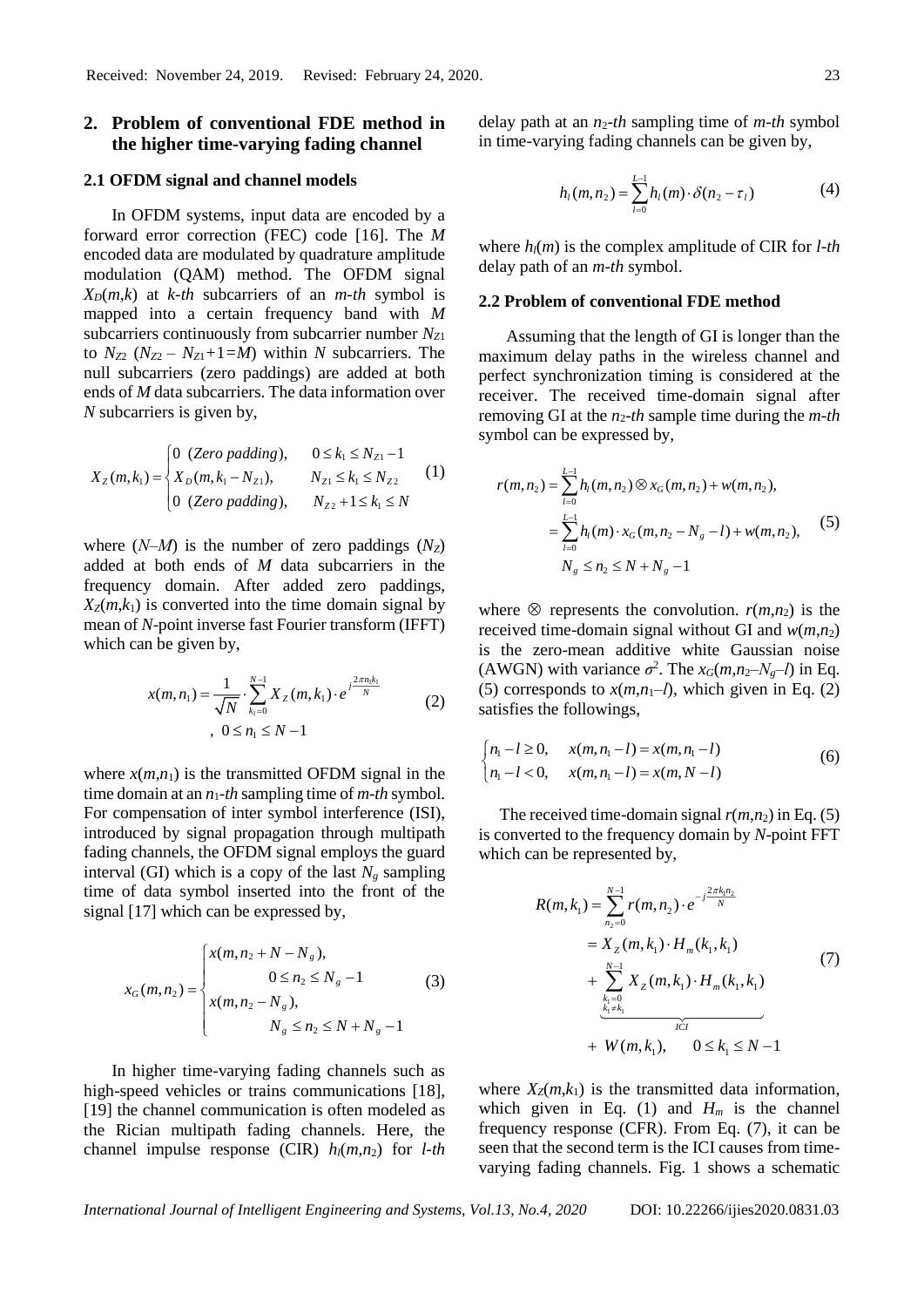diagram for the relationships between the CIR in the time domain and the channel frequency response (CFR) in the frequency domain. In the figure, the CFR is obtained by converting the CIR at a certain sampling time during one OFDM symbol period by using a discrete Fourier transform (DFT). Fig. 1.1 and 1.2 show the CIR and CFR in both quasi-static channels and high time-varying channels. From the figure, the CFR in high time-varying fading channels is changing according to the CIR at the different sampling times. From this fact, it is difficult to compensate for the time-varying fading distortion by using the conventional FDE method.

#### **3. CIR Estimation methods**

# **3.1 Problem of conventional CIR estimation method**

In the conventional CIR estimation method, the pilot subcarrier usually employed, which be inserted periodically in frequency and time axis. The received frequency domain signal of an *m-th* symbol at *k*1*-th* subcarrier in Eq. (7) can be rewritten by,

$$
R(m, k_1) = X_Z(m, k_1) \cdot H(m, k_1) + W(m, k_1)
$$
 (8)

Here, the estimated CFR of the *m-th* symbol at *kp-th*  pilot subcarrier can be expressed by,

$$
\hat{H}(m, k_{p}) = \frac{R(m, k_{p})}{P(m, k_{p})}
$$
\n(9)

where  $\hat{H}(m,k_p)$  is the estimated CFR,  $R(m,k_p)$  received frequency-domain pilot subcarriers and  $P(m,k_p)$  is the pilot pattern as known at the receiver. By using Eq. (9) with assumed that the  $\hat{h}_l(m)$  is the unknown parameter, the estimated CFR is given by,

$$
\hat{H}(m, k_p) = \sum_{l=0}^{L-1} \hat{h}_l(m) \cdot e^{-j\frac{2\pi l k_p}{N}} \tag{10}
$$

By using Eqs. (9) and (10), the estimated CIR  $\hat{h}_l(m)$ at every pilot symbol can be estimated by solving ML equation [17] under the constraint condition error between  $\hat{H}_l(m,k_p)$  in Eqs. (9) and (10) is minimized as

$$
\Upsilon[h_0h_1...h_{N_s-1}] = \arg\min \left[ \sum_{p=0}^{N_p-1} \left| \hat{H}(m,k_p) - \sum_{l=0}^{N_s-1} \hat{h}_l(m) \cdot e^{-j\frac{2\pi lk_p}{N}} \right|^2 \right]
$$
\n(11)

where  $N_P$  is the number of pilot subcarriers inserted



Figure. 1 Relationships between CIR and CFR



Figure. 2 Comparison of estimated CFR and actual CFR

in one OFDM symbol. Since the dependence from optimization parameters  $\hat{h}_l(m)$  is linear in Eq. (11), the solution can be realized by the following Moore-Penrose generalized matrix inversion.

$$
\underbrace{\left[\hat{h}_l(m)\right]}_{N_g \times 1} = \underbrace{\dagger \left[Z(k_p, l)\right]}_{N_g \times N_p} \cdot \underbrace{\left[\hat{H}(m, k_p)\right]}_{N_p \times 1} \tag{12}
$$

where † is the Moore-Penrose inverse matrix and  $[Z(k_p, l)]$  is given by,

$$
\[Z(k_p, l)\] = e^{-j\frac{2\pi l k_p}{N}}\tag{13}
$$

From Eqs. (10) to (13), there is a severe problem in the accuracy of CIR estimation from the received OFDM signal. Fig. 2 shows a comparison of the estimated CFR and actual CFR. The CFR can be obtained by performing a discrete Fourier transform (DFT) to CIR at a certain sampling time during one OFDM symbol period. In the Fig. 2, it can be observed that the estimated CFR by using pilot subcarriers can be estimated CFR precisely within OFDM bandwidth. However, the actual CFR in the real channel is entirely different from the estimated CFR. From this fact, the actual CIR is also completely different from the estimated CIR when the number of *N*-points FFT/IFFT is not equal to the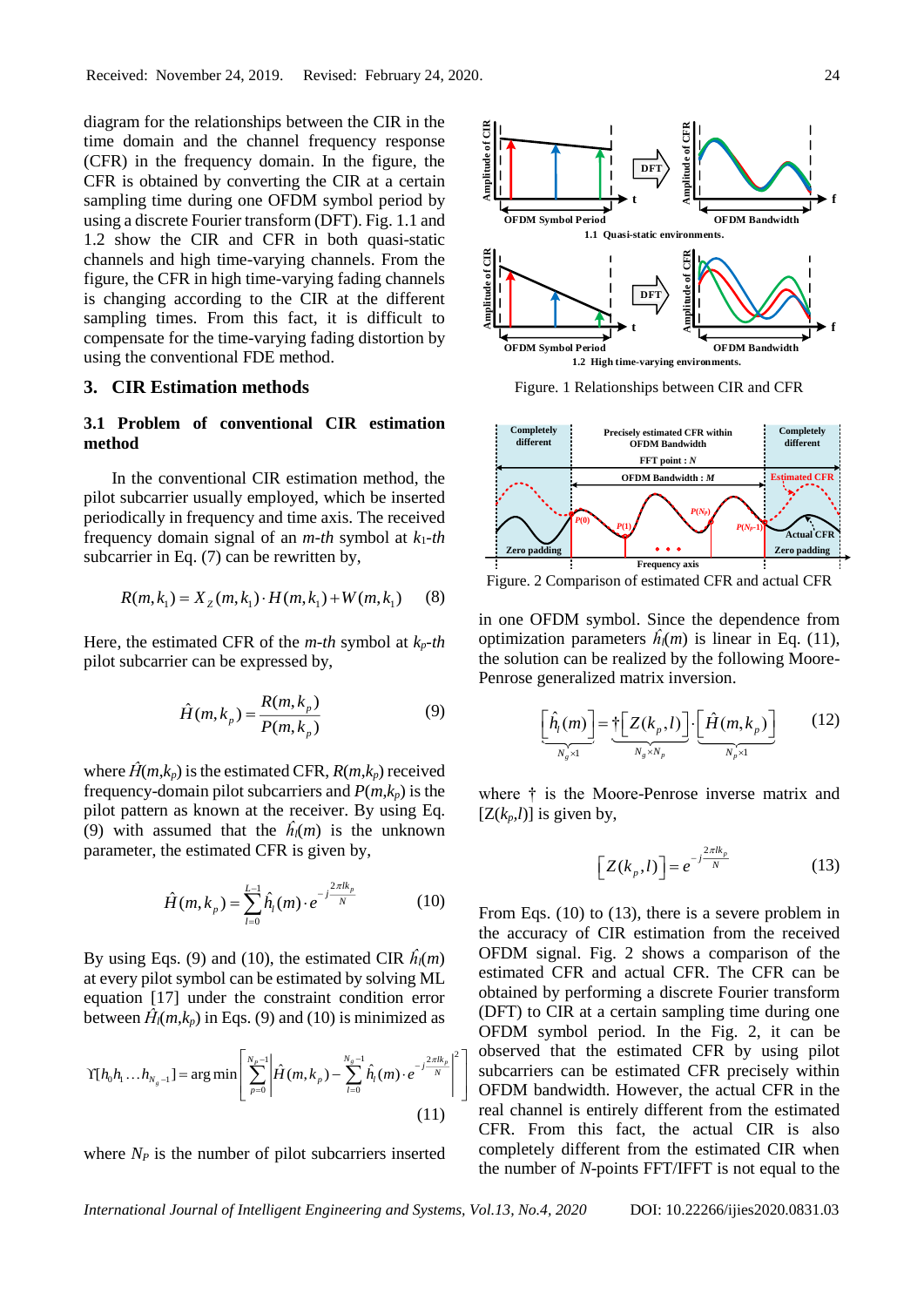number of *M* data subcarriers, which corresponds to non-Nyquist sampling [13].

## **3.2 Proposed CIR estimation method**

Fig. 3 shows the structure of the transmitter for the proposed method. At the transmitter side, the input data sequence is modulated. Then, added zero paddings and converted to the time domain signal  $x(m,n_1)$  as same as the conventional OFDM signal. Fig. 4 shows the frame format employed in the proposed method. The time-domain TS1 and TS2 with the length of  $N_{TS}$  are added at both ends of every data symbol and would be used in the estimation of CIR at every data symbol. The TS signal also used as the role of GI to avoid the ISI occurred in multipath fading channels. The transmitted time-domain signal  $x_7(m,n_2)$  including both the TS1 and TS2 can be expressed by,

$$
x_{T}(m, n_{2})
$$
\n
$$
= \begin{cases}\nd_{1}(m, n_{2}), & 0 \leq n_{2} \leq N_{TS} - 1 \\
x(m, n_{2} - N_{TS}), & N_{TS} \leq n_{2} \leq N + N_{TS} - 1 \\
d_{2}(m, n_{2} - N - N_{TS}), & N + N_{TS} \leq n_{2} \leq N + 2N_{TS} - 1\n\end{cases}
$$
\n(14)

where  $d_1(m,n)$  and  $d_2(m,n)$  are the time domain TS1 and TS2 with the length of  $N_{TS}$  samples ( $0 \le n \le N_{TS}$ 1) of which data patterns are known at the receiver. For simplicity, this paper assumes the data patterns both for TS1 and TS2 are assumed to be the same as  $d(m,n)$ . The length of  $N_{TS}$  should be taken longer than the length of delay paths (*L*) as the same as the role of GI to avoid ISI. Here it is assumed that  $h_l(m)$  is the constant during the period of TS1 even in higher time-varying fading channels. The actual received TS signal passed through the multi-path fading channels can be expressed by,

$$
r_{TS}(m, n_2) = \sum_{l=0}^{L-1} h_l(m) \cdot x_T(m, n_2 - l) + w(m, n_2), \quad (15)
$$
  
0 \le n\_2 \le N\_{TS} - 1

where  $h_l(m)$  is the ideal time-domain CIR for the *l*-th delay path at the *m-*th symbol. Assuming that the estimated CIR  $\hat{h}_l(m)$  is unknown parameters, the expected received time-domain TS can be given by,

$$
\hat{r}_{TS}(m, n_2) = \sum_{l=0}^{N_{TS}-1} \hat{h}_l(m) \cdot d(m, n_2 - l),
$$
\n
$$
0 \le n_2 \le N_{TS}-1
$$
\n(16)

where  $\hat{h}_l(m)$  is the estimated time-domain CIR for the



Figure. 3 Structure of the proposed TDE method



Figure. 4 Proposed frame format in the time domain

*l-*th delay path at the *m-*th symbol. The estimated CIR  $\hat{h}_l(m)$  can be estimated by solving the following ML equation under constraint with minimizing the difference of actual received TS signal  $r_{TS}(m,n_2)$  in Eq. (15) and expected received signal  $\hat{r}_{TS}(m,n)$  in Eq. (16).

$$
\Upsilon = \underset{\hat{h}_1(m)}{\arg \min} \left[ \sum_{n_2=0}^{N_{TS}-1} \left| r_{TS}(m, n_2) - \hat{r}_{TS}(m, n_2) \right|^2 \right] \tag{17}
$$

The following equation can simply solve the ML equation in Eq. (17),

$$
r_{TS}(m, n_2) - \hat{r}_{TS}(m, n_2) = 0, \quad 0 \le n_2 \le N_{TS} - 1 \quad (18)
$$

In the result of Eq. (18), by minimizing the difference of actual received TS signal and expected received TS signal can be expressed by,

$$
r_{TS}(m, n_2) = \sum_{l=0}^{N_{Ts}-1} \hat{h}_l(m) \cdot d(m, n_2 - l), \ 0 \le n_2 \le N_{TS} - 1 \ (19)
$$

Finally, Eq. (19) can be solved as the results on the following simultaneous equations.

$$
\underbrace{[\hat{h}_l(m)]}_{N_{TS} \times 1} = \underbrace{[d(m, n_2 - l)]}_{N_{TS} \times N_{TS}}^{-1} \cdot \underbrace{[r_{TS}(m, n_2)]}_{N_{TS} \times 1}
$$
 (20)

where  $[\cdot]$ <sup>-1</sup> is matrix inversion operator and  $d(m, n_2-l)$ given in Eq. (20) satisfies the followings,

$$
\begin{cases} n_2 - l \ge 0, & d(m, n_2 - l) = d(m, n_2 - l) \\ n_2 - l < 0, \quad d(m, n_2 - l) = d(m, N_{TS} - l) \end{cases} \tag{21}
$$

where  $d(m,n)$  is the time domain TS and its data pattern is known at the receiver. The inverse matrix  $[d(m,n<sub>2</sub>-l)]<sup>-1</sup>$  in Eq. (20) can be calculated in advance and leads to the considerable reduction of computation complexity in the estimation of CIR at every symbol. By using the estimated  $[\hat{h}_l(m)]$  at every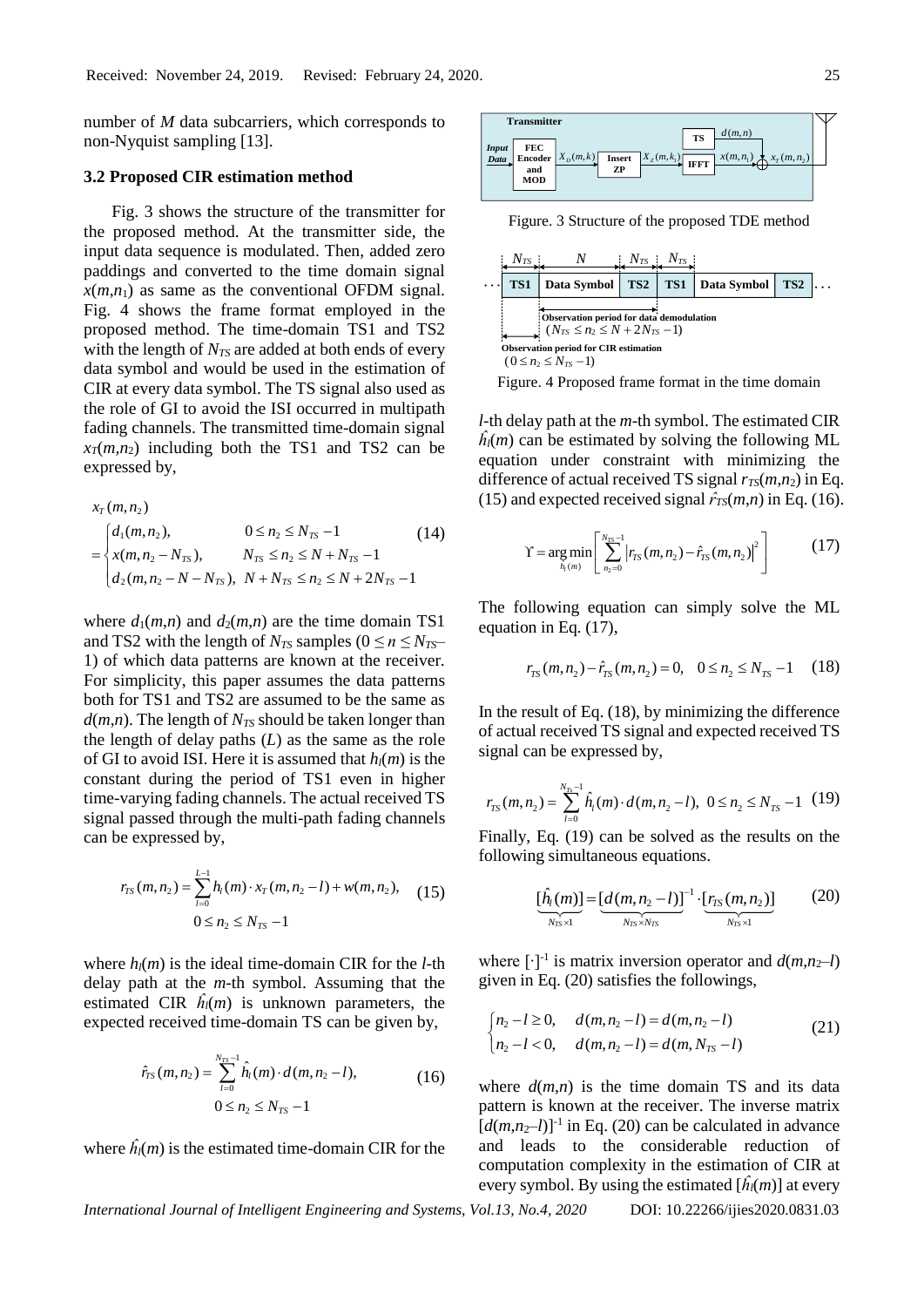symbol, the estimated CIR at every sampling time  $[\hat{h}_l(m,n_2)]$  can be estimated by using the cubic spline interpolation method [20] between two consecutive estimated CIRs of  $[\hat{h}_l(m)]$  and  $[\hat{h}_l(m+1)]$ .

Fig. 5 shows a schematic diagram for the cubic spline interpolation method to estimate the CIR at every sampling time. The estimation accuracy of CIR at every sampling time for the proposed method will be evaluated in section 5 as compared with the conventional pilot base CIR estimation when the sampling rate of the OFDM signal is a non-Nyquist sampling.

#### **4. Time domain equalization methods**

## **4.1 TDE with OLA method**

The proposed equalization methods in [9] and [13] show almost the same BER performance when using the ideal CIR  $h_l(m,n_2)$  at every sampling time for data demodulation. However, [9] considers the estimated CIR  $\hat{h}_1(m,n_2)$  at every sampling time of using the pilot subcarriers based CIR estimation method. The estimation accuracy of CIR at every sampling time is no more satisfied as described in section 3. On the other hand, in [13] using the time domain TS for estimation of CIR at every sampling time, which can be estimated CIR very precisely even when the sampling rate of OFDM signal is the non-Nyquist sampling and also even in higher timevarying fading channels [13].

Fig. 6 shows the structure of the receiver for the TDE with the OLA method. By assuming the ideal CIR  $h_l(m,n_2)$  at every sampling time, the received data signal  $r_D(m,n_2)$  at every sampling time during the observation period for data demodulation from *NTS* to  $N+2N<sub>TS</sub>$ <sup> $-1$ </sup> can be expressed by,

$$
r_D(m, n_2) = \sum_{l=0}^{L-1} h_l(m, n_2) \cdot x_T(m, n_2 - l) + w(m, n_2),
$$
  
\n
$$
N_{TS} \le n_2 \le N + 2N_{TS} - 1
$$
\n(22)

where  $x_T(m, n_2-l)$  given in (14) satisfies the followings,

$$
\begin{cases} n_2 - l \le N_{TS} - 1, & x_T(m, n_2 - l) = d(m, n_2 - l) \\ n_2 - l \ge N + N_{TS}, & x_T(m, n_2 - l) = d(m, n_2 - N - N_{TS} - l) \end{cases} (23)
$$

The actual received data signal in Eq. (22) includes the interferences of TS, which are added at the start and the end of data symbol from the TS1 and TS2, respectively. By using the estimated CIR  $\hat{h}_i(m,n_2)$  at every sampling time and the data pattern of  $d(m, n_2)$ both for TS1 and TS2 which is known at the receiver,



Figure. 5 Estimation of CIR at every sampling time by using a cubic spline interpolation method

the interference of TS added at both ends of the timedomain data signal can be removed by the following equation.

$$
r_F(m, n_2) = \begin{cases} r_D(m, n_2) & -\sum_{l=n_2-N_{TS}+1}^{N_{TS}-1} \hat{h}_l(m, n_2) \cdot d(m, n_2 - l), \\ & (N_{TS} \le n_2 \le 2N_{TS} - 2) \\ r_D(m, n_2), & (2N_{TS}-1 \le n_2 \le N+N_{TS}-1) \\ r_D(m, n_2) & -\sum_{l=0}^{n_2-N_{TS}} \hat{h}_l(m, n_2) \cdot d(m, n_2 - N - N_{TS} - l), \\ & (N+N_{TS} \le n_2 \le N+2N_{TS}-2) \end{cases}
$$
(24)

where  $r_F(m,n_2)$  is the received time-domain signal after removing the interference of TS from the actually received signal  $r_D(m,n_2)$  in Eq. (22). When the transmitted time-domain data  $x(m,n_1)$  given in Eq. (2) is assumed as the unknown parameters, the expected time domain received data  $\hat{r}_E(m,n_2)$  without the interference of TS which corresponds to Eq. (24) can be given by,

$$
\hat{r}_{E}(m, n_{2}) = \begin{cases}\n\sum_{l=0}^{n_{2} - N_{TS}} \hat{h}_{l}(m, n_{2}) \cdot \hat{x}(m, n_{2} - N_{TS} - l), & (N_{TS} \le n_{2} \le 2N_{TS} - 2) \\
\sum_{l=0}^{N_{TS}-1} \hat{h}_{l}(m, n_{2}) \cdot \hat{x}(m, n_{2} - N_{TS} - l), & (25) \\
(2N_{TS} - 1 \le n_{2} \le N + N_{TS} - 1) & \\
\sum_{l=n_{2} - N - N_{TS} + 1}^{N_{TS}-1} \hat{h}_{l}(m, n_{2}) \cdot \hat{x}(m, n_{2} - N_{TS} - l), & (N + N_{TS} \le n_{2} \le N + 2N_{TS} - 2)\n\end{cases}
$$

The maximum likelihood (ML) can estimate the unknown parameter of time-domain data  $\hat{x}(m,n_1)$ , that ML equation solve under the constraint with minimizing the difference between the actually received data  $r_F(m,n_2)$  in Eq. (24) and the expected received data  $\hat{r}_E(m,n_2)$  in Eq. (25).

$$
\Upsilon = \underset{\hat{x}(m,n_1)}{\arg\min} \left[ \sum_{n_2=N_{TS}}^{N+2N_{TS}-2} \left| r_F(m,n_2) - \hat{r}_E(m,n_2) \right|^2 \right] \tag{26}
$$

The following equations can solve the ML equation in Eq. (26).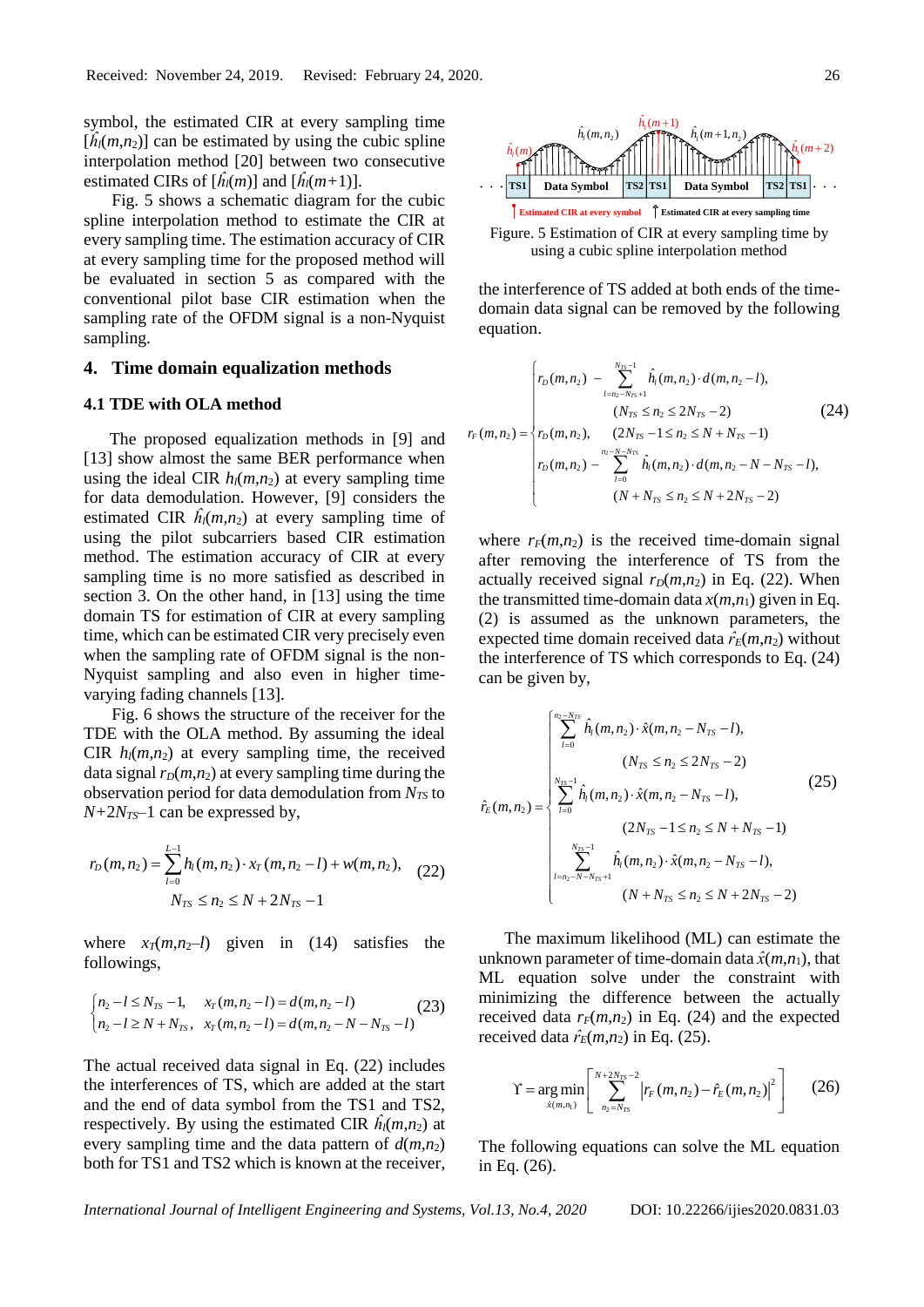

Figure. 6 Receiver structure for TDE with the OLA method

$$
r_F(m, n_2) - \hat{r}_E(m, n_2) = 0, \quad N_{TS} \le n_2 \le N + N_{TS} - 1 \quad (27)
$$

By using the condition in Eq. (27) and substituting Eq.  $(25)$  into Eq.  $(27)$ , Eq.  $(27)$  can be expressed by the following simultaneous equations.

$$
r_{F}(m, n_{2}) = \begin{cases} \sum_{l=0}^{n_{2}-N_{TS}} \hat{h}_{l}(m, n_{2}) \cdot \hat{x}(m, n_{2} - N_{TS} - l), \\ N_{TS} \leq n_{2} \leq 2N_{TS} - 2 \\ \sum_{l=0}^{N_{TS}-1} \hat{h}_{l}(m, n_{2}) \cdot \hat{x}(m, n_{2} - N_{TS} - l), \\ 2N_{TS} - 1 \leq n_{2} \leq N + N_{TS} - 1 \\ \sum_{l=n_{2}-N-N_{TS}+1}^{N_{TS}-1} \hat{h}_{l}(m, n_{2}) \cdot \hat{x}(m, n_{2} - N_{TS} - l), \\ N + N_{TS} \leq n_{2} \leq N + 2N_{TS} - 2 \end{cases}
$$
(28)

where  $\hat{x}(m,n_2-N_{TS}-l)$  in Eq. (28) correspond to  $\hat{x}(m,n_1-l)$  with condition ( $0 \le n_1 \le N-1$ ). Finally, Eq. (28) is resulted in the following matrix operation.

$$
\underbrace{\left[r_F(m,n_2)\right]}_{(N+N_{Ts}-1)\times 1} = \underbrace{\left[\hat{h}_l(m,n_2)\right]}_{(N+N_{Ts}-1)\times N} \cdot \underbrace{\left[\hat{x}(m,n_1)\right]}_{N\times 1} \tag{29}
$$

where  $[r_F(m,n_2)]$  received a time-domain signal with a length of  $(N+N_{Ts}-1)\times 1$  matrix.  $[\hat{h}_l(m,n_2)]$  is timedomain CIR with a length of  $(N+N_{Ts}-1) \times N$  matrix. Here  $[r_F(m,n_2)]$  in Eq. (29) can be spilled into its upper  $N \times 1$  part and it is lower  $(N_{Ts}-1) \times 1$  part. Similarly,  $[\hat{h}_l(m,n_2)]$  can be split into its upper  $N \times N$ part and its lower  $(N_{Ts}-1)\times N$  part. By adding the lower elements to upper elements,  $[r_F(m,n_2)]$  and  $[\hat{h}_l(m,n_2)]$  can be given by the following matrixes with the size of *N*×1 and *N*×*N*, respectively.

$$
[\overline{r}_F(m, n_2)] = \Phi[r_F(m, n_2)] = \left[I_N : \frac{I_{N_{TS}-1}}{0}\right] \cdot [r_F(m, n_2)] \quad (30)
$$

$$
[\overline{h}_I(m, n_2)] = \Phi[\hat{h}_I(m, n_2)] = \left[I_N : \frac{I_{N_{TS}-1}}{0}\right] \cdot [\hat{h}_I(m, n_2)] \quad (31)
$$

where Φ denotes an overlap-and-add (OLA) operator which makes circular convolution feasible. From Eqs. (30) and (31), Eq. (29) becomes the following matrix operations with the size of the *N*×*N* matrix.

$$
\underbrace{\left[\overline{r}_{F}(m,n_{2})\right]}_{N\times 1} = \underbrace{\left[\overline{h}_{l}(m,n_{2})\right]}_{N\times N} \cdot \underbrace{\left[\hat{x}(m,n_{1})\right]}_{N\times 1}
$$
(32)

From Eq. (32), it can be observed that the CIR matrix becomes the circular matrix, which is the same as the OFDM signal with GI when assuming the quasi-static multipath fading channels [13]. The expected timedomain signal can be estimated by using the direct calculation of the inverse matrix which is given by,

$$
\underbrace{\left[\hat{x}(m,n_1)\right]}_{N\times 1} = \underbrace{\left[\overline{h}_l(m,n_2)\right]}_{N\times N}^{-1} \cdot \underbrace{\left[\overline{r}_F(m,n_2)\right]}_{N\times 1} \tag{33}
$$

where  $[\bar{h}_l(m,n_2)]^{-1}$  is the inverse of the channel matrix and  $[\hat{x}(m,n_1)]$  is the estimated time-domain data information matrix. Since the TDE with the OLA method can track the time-varying CIR at every sampling time as given in Eq. (28), it is possible to mitigate the ICI and expected to achieve better BER performance than the conventional FDE method in higher time-varying fading channels. In Eq. (33), the estimated time-domain  $\hat{x}(m,n_1)$  can be solved simply by using the inverse matrix calculation with the size of *N*×*N*. The computational complexity of the TDE with the OLA method can be considered as matrix inversion is  $O(N^3)$ , and matrix multiplication is  $O(N^2)$ . Here, the total computational complexity for the TDE with the OLA method is to order  $N^3 + N^2$  at every data symbol.

# **4.2 Proposed TDE with partial differential method**

In the TDE with the OLA method, the BER performance would be degraded from OLA operator in (30) and (31) due to the summation of unexpected phase noise from AWGN and multipath channel due to its upper  $N \times 1$  and lower  $(N_{Ts}-1) \times 1$  parts. Fig. 7 shows the structure of the receiver for the proposed TDE with the partial differential method. The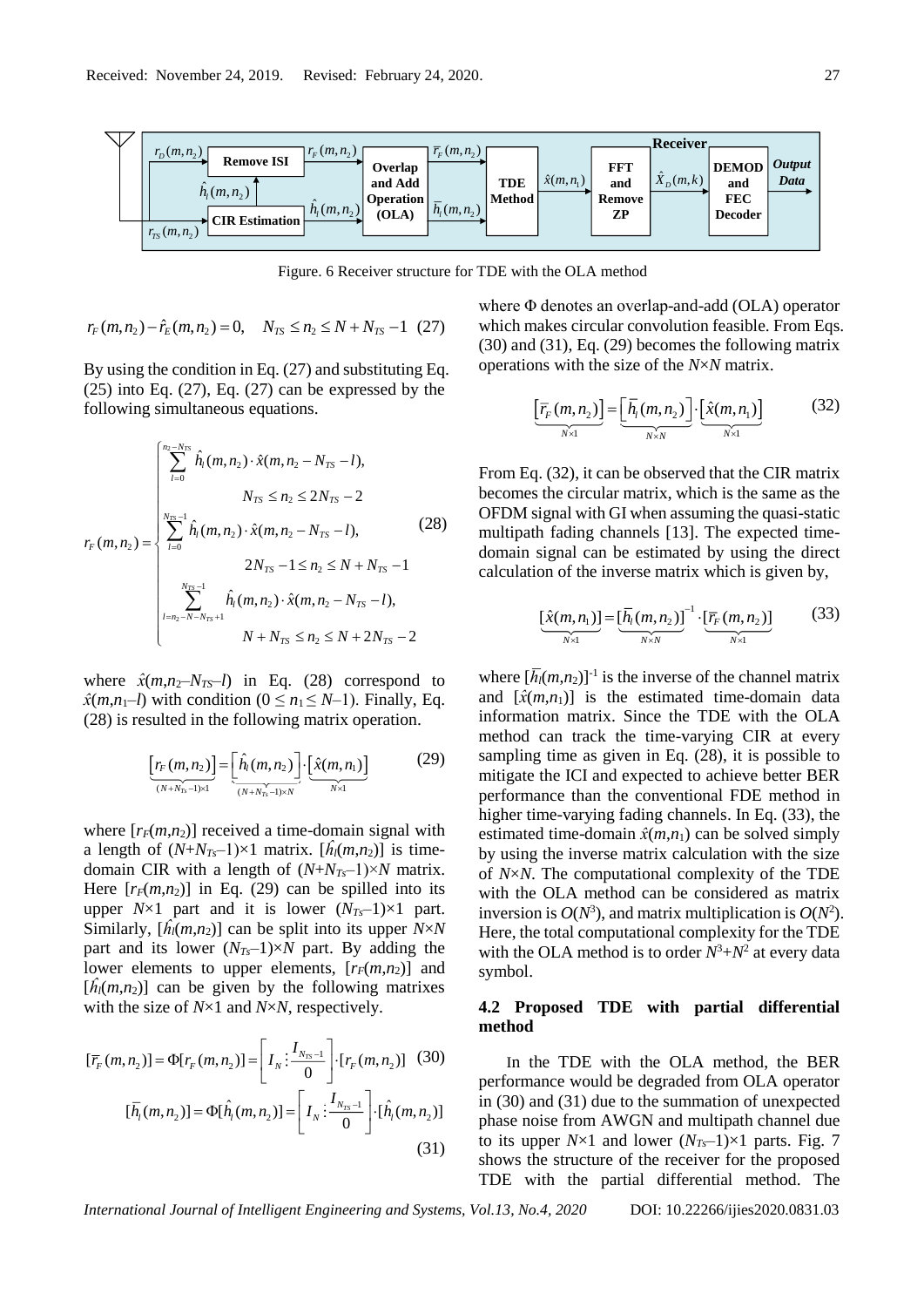

Figure. 7 Receiver structure for proposed TDE with the partial differential method

maximum likelihood (ML) can estimate the unknown parameter of time-domain data  $\hat{x}(m,n_1)$  in Eq. (2), that ML equation solve under the constraint with minimizing the difference between the actually received data  $r_F(m,n_2)$  in Eq. (24) and the expected received data  $\hat{r}_E(m,n_2)$  in Eq. (25).

$$
\Upsilon = \underset{\hat{x}(m,s)}{\arg\min} \left[ \sum_{n_2=N_{TS}}^{N+2N_{TS}-2} \left| r_F(m,n_2) - \hat{r}_E(m,n_2) \right|^2 \right] \tag{34}
$$

The ML equation (34) can be solved by taking the partial differentiation for all unknown parameters of  $\hat{x}^*(m,s)$  which can be expressed by,

$$
\frac{\partial \Upsilon}{\partial \hat{x}^*(m,s)} = \frac{\partial \left( \sum_{n_2=N_{TS}}^{N+2N_{TS}-2} \left| r_F(m,n_2) - \hat{r}_E(m,n_2) \right|^2 \right)}{\partial \hat{x}^*(m,s)} = 0, \quad (35)
$$
\n
$$
(0 \le s \le N-1)
$$

where \* represents the conjugate complex number. By using Eq. (35), the ML equation (34) can be expressed by the following simultaneous equations with *N* unknown parameters of  $\hat{x}(m,n_1)$ .

$$
\underbrace{[b(m,s)]}_{N\times 1} = \underbrace{[A_m(s,n_1)]}_{N\times N} \cdot \underbrace{[\hat{x}(m,n_1)]}_{N\times 1}
$$
 (36)

where  $b(m,s)$  and  $A_m(s,n_1)$  can be expressed by,

$$
b(m,s) = \sum_{n_2=N_{TS}}^{N+2N_{TS}-2} r_F(m,n_2) \frac{\partial \hat{r}_E^*(m,n_2)}{\partial \hat{x}^*(m,s)}, 0 \le s \le N-1 \quad (37)
$$

$$
A_m(s, n_1) = \sum_{n_2=N_{TS}}^{N+2N_{TS}-2} \hat{r}_E(m, n_2) \frac{\partial \hat{r}_E^*(m, n_2)}{\partial \hat{x}^*(m, s)}, 0 \le n_1 \le N - 1 \tag{38}
$$

where,

$$
s = n_2 - N_{TS} - l \quad \text{in} \quad \partial \hat{r}_E^*(m, n_2) / \partial \hat{x}^*(m, s) \tag{39}
$$

$$
n_1 = n_2 - N_{TS} - l \text{ in } \hat{r}_E(m, n_2)
$$
 (40)

From Eq. (36), the unknown parameters  $\hat{x}(m,n_1)$  can be solved by using the inverse matrix of  $[A_m(s,n_1)]$ which is given by,

$$
\underbrace{[\hat{x}(m,n_1)]}_{N \times 1} = \underbrace{[A_m(s,n_1)]}_{N \times N}^{-1} \cdot \underbrace{[b(m,s)]}_{N \times 1}
$$
 (41)

Similar to the TDE with OLA method, the estimated time-domain signal  $\hat{x}(m,n_1)$  in Eq. (41), the *M* encoded data information  $\ddot{X}_D(m,k)$  can be demodulated by processing *N*-points FFT, remove zero paddings and demodulation which are all the opposite processing at the transmitter side. Here, the total computational complexity for proposed TDE with the partial differential method is order  $N^3 + N^2$  at every OFDM symbol. From Eqs. (33) and (41), The computational complexity for both proposed TDE with OLA and proposed TDE with partial differential methods is significantly high and is not suitable for practical implementation because it is required to calculate the inverse matrix at every data symbol.

#### **4.3 Proposed TDE with iterative method**

The coefficients matrix  $[A_m(s,n_1)]$  after taking the partial differentiation in Eq. (36) which is the square matrix with a size of *N*×*N*. This means that matrix  $[A_m(s,n_1)]$  can be solved by using an iterative calculation. The conjugate gradient squared (CGS) algorithm [21] is well known as one of the iterative methods which can solve a system of *N* linear equations with *N* unknown parameters. Let us consider the system  $A\hat{x}=b$ , where *A* corresponds to  $A_m(s,n_1)$  in Eq. (36) and it is the Hermitian and positive definite matrix with the size of *N×N*. The exact CGS solution can be obtained after at most *N* steps. Hence, stopping the iteration after  $N_{\text{iter}} (\langle N \rangle)$ steps would yield an approximate solution. In the demodulation of every data symbol, the CGS algorithm minimizes iteratively calculates the cost function in a reduced-rank Krylov subspace. When the spectral condition number of the matrix *A* is too high, a preconditioned matrix *D* is employed which is called the precondition CGS (PCGS) algorithm. The PCGS algorithm solves the system by,

$$
D^{-1}A\hat{x} = D^{-1}b\tag{42}
$$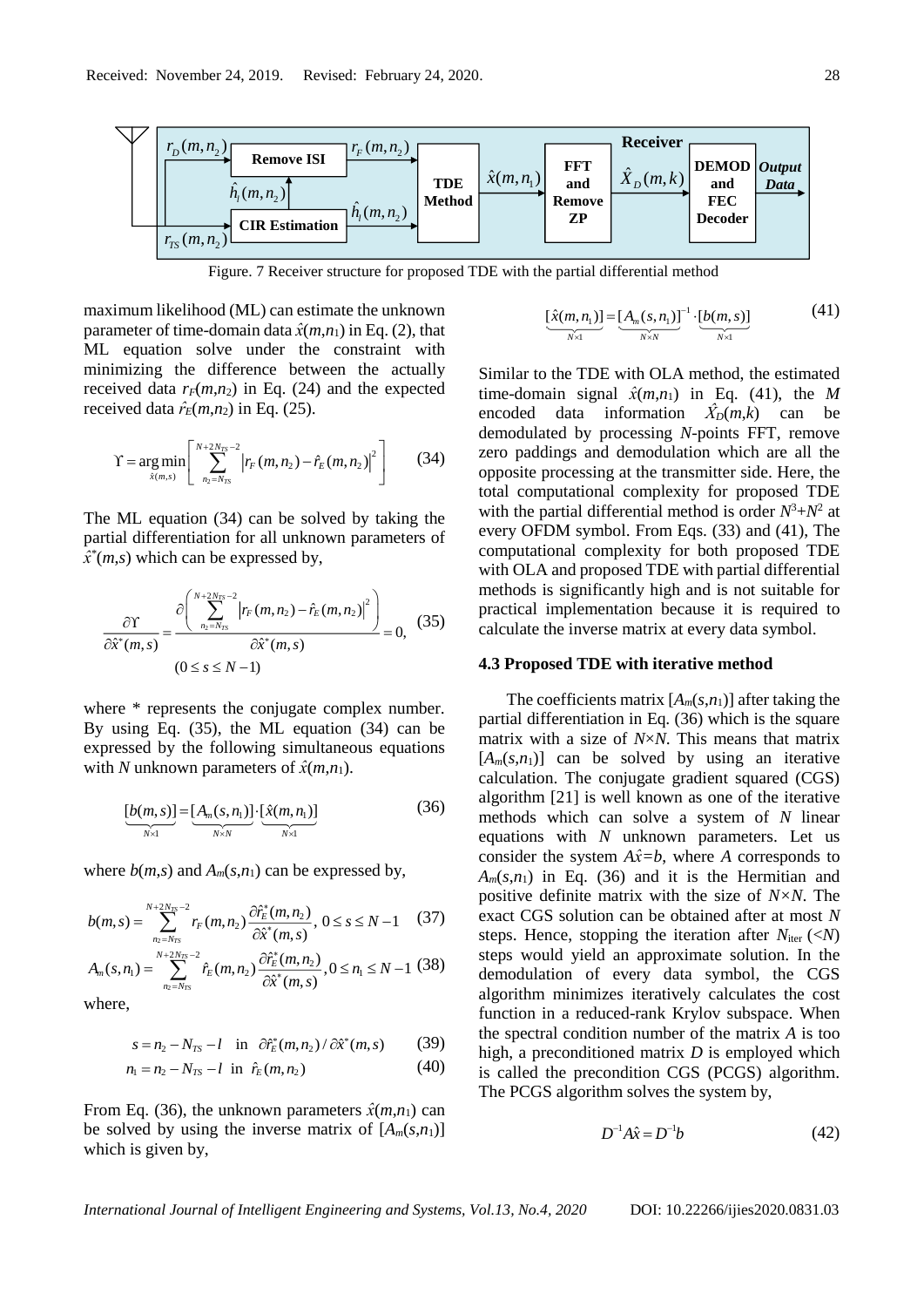| $(\Gamma \cup \cup)$ argoriumi                               |                   |  |  |  |  |  |  |
|--------------------------------------------------------------|-------------------|--|--|--|--|--|--|
| <b>PCGS</b> Algorithm                                        | <b>Complexity</b> |  |  |  |  |  |  |
| <b>Initialization:</b>                                       |                   |  |  |  |  |  |  |
| $\hat{x}_0$ is an initial guess;                             |                   |  |  |  |  |  |  |
| $r_0 = b - A\hat{x}_0;$                                      | $O(N^2)$          |  |  |  |  |  |  |
| $\tilde{r}_0 = r_0; \ \rho_0 = (r_0, \tilde{r}_0);$          | O(N)              |  |  |  |  |  |  |
| $\beta_{-1} = \rho_0$ ; $p_{-1} = q_0 = 0$ ;                 | O(N)              |  |  |  |  |  |  |
| for $i = 0, 1, 2, , N_{\text{max}}$ do<br>1.                 |                   |  |  |  |  |  |  |
| 2.<br>$u_i = r_i + \beta_{i-1} q_i;$                         | O(N)              |  |  |  |  |  |  |
| 3.<br>$p_i = u_i + \beta_{i-1} (q_i + \beta_{i-1} p_{i-1});$ | O(N)              |  |  |  |  |  |  |
| 4.<br>$\hat{p} = D^{-1} p_i;$                                | O(N)              |  |  |  |  |  |  |
| 5.<br>$\hat{v} = A \hat{p}_0;$                               | $O(N^2)$          |  |  |  |  |  |  |
| 6.<br>$\alpha_i = \rho_i / (\tilde{r}_0, \hat{v});$          | O(N)              |  |  |  |  |  |  |
| 7.<br>$q_0 = u_i - \alpha_i \hat{v}$ ;                       | O(N)              |  |  |  |  |  |  |
| 8.<br>$\hat{u} = D^{-1}(u_i + q_{i+1});$                     | O(N)              |  |  |  |  |  |  |
| 9.<br>$\hat{x}_{i+1} = \hat{x}_i + \alpha_i \hat{u}$ :       | O(N)              |  |  |  |  |  |  |
| 10.<br>if <i>NMSE</i> in $(44)$ > Threshold                  | O(N)              |  |  |  |  |  |  |
| level $(TOL)$                                                |                   |  |  |  |  |  |  |
| 11.<br>return; else                                          |                   |  |  |  |  |  |  |
| 12.<br>$r_{i+1} = r_i - \alpha_i A \hat{u}$ ;                | $O(N^2)$          |  |  |  |  |  |  |
| 13.<br>$\rho_{i+1} = (r_0, \tilde{r}_{i+1});$                | O(N)              |  |  |  |  |  |  |
| 14.<br>$\alpha_i = \rho_{i+1} / \rho_i$ ;                    | O(N)              |  |  |  |  |  |  |
| 15. end for                                                  |                   |  |  |  |  |  |  |

Table 1. Preconditioned conjugate gradient squared  $(DCCH)$  algorithm

where the inversion of matrix *D* should be a computationally efficient operation. For the rest of our analysis, we assume for simplicity that matrix *D*(*m*) is the diagonal matrix of  $A_m(s, n_1)$  at *m-th* symbol. The initial solution of  $\hat{x}(m,n_1)$  is given by,

$$
\underbrace{\left[\hat{x}(m,n_1)\right]^{(0)}}_{N\times 1} = \underbrace{\left[D(m)\right]^{-1}}_{N\times N} \cdot \underbrace{\left[b(m,s)\right]}_{N\times 1} \tag{43}
$$

The reduced-rank PCGS method is described analytically in Table 1. The repetition of the PCGS algorithm is stopped when the following normalized mean square error (*NMSE*) between the *i-th* and (*i+*1) *th* solutions of  $[\hat{x}(m,n_1)]$  is smaller than the predetermined threshold level (*TOL*).

$$
NMSE = \frac{\sum_{n_1=0}^{N-1} \left[ \left[ \hat{x}(m, n_1) \right]^{(i)} - \left[ \hat{x}(m, n_1) \right]^{(i+1)} \right]^2}{\sum_{n_1=0}^{N-1} \left| \left[ \hat{x}(m, n_1) \right]^{(i)} \right|^2}
$$
(44)

In the proposed iterative based TDE with the PCGS algorithm, the following procedures are repeated up to either the number of iterations reaches to the predetermined maximum number  $(N_{\text{max}})$  or *NMSE* values less than the predetermined threshold level (*TOL*).

Step1: The maximum iteration number is set to  $N_{\text{max}}$ (*N*max=5), the threshold level is set to *TOL,* and the initial solution of  $[\hat{x}(m,n_1)]^{(0)}$  is given by Eq. (43). Step3: Compare the *NMSE* obtained at the *i-th* iteration with the predetermined threshold level of *TOL*. If the *NMSE* is less than *TOL*, the  $[\hat{x}(m,n_1)]^{(i)}$ is output as the estimated data information. If not, repeat the same procedures. If the number of iterations reaches to predetermined *N*max,  $[\hat{x}(m,n_1)]^{(N_{\text{max}})}$  is output as the estimated data information.

From Table 1, it is clear that the computational complexity is determined by the initialization of line 5 and line 12. Specifically, the total computational complexity order for the demodulation of each OFDM symbol can be expressed by  $N_{\text{iter}}(2N^2+10N)+N^2+2N$ . The following equation defines the ratio of computation complexity between TDE with the inverse matrix and TDE with an iterative method for the whole OFDM frame.

$$
R = \frac{N_{s} \cdot \{N_{Aver} \cdot (2N^{2} + 10N) + N^{2} + 2N\}}{N_{s} \cdot \{N^{3} + N^{2}\}}
$$
(45)  
= 
$$
\frac{N_{Aver} \cdot (2N^{2} + 10N) + N^{2} + 2N}{N^{3} + N^{2}}
$$

where  $N<sub>S</sub>$  is the number of data symbols in one OFDM frame, and *NAver* is the average number of iterations in one OFDM frame.

# **5. Performance evaluation**

This section presents various simulation results to verify the effectiveness of proposed TDE with the iterative method as compared with the conventional FDE method [14] and the TDE with the OLA method [13]. Table 2 shows the list of simulation parameters, which use the following evaluations. The conventional FDE method employs pilot subcarriers with an interval of pilot subcarriers in the frequency axis is FIP=4, and the pilot symbol includes the data subcarriers, which added at every time axis (TIP=1).

The proposed CIR estimation method is employed both of the proposed TDE with iterative and TDE with OLA methods. The communication channel is modeled by the Rician multipath fading, which usually experienced by the user on the higher moving vehicle [18]. We assume the normalized Doppler frequency  $R_D = f_{dmax} / \Delta f$  (%), which is defined by the ratio of maximum Doppler frequency *fd*max to the subcarrier spacing Δ*f* is employed as the measure of mobile condition.

Fig. 8 shows the time domain CIR estimation accuracy at every sampling time, which evaluated by the normalized mean square error (NMSE) for the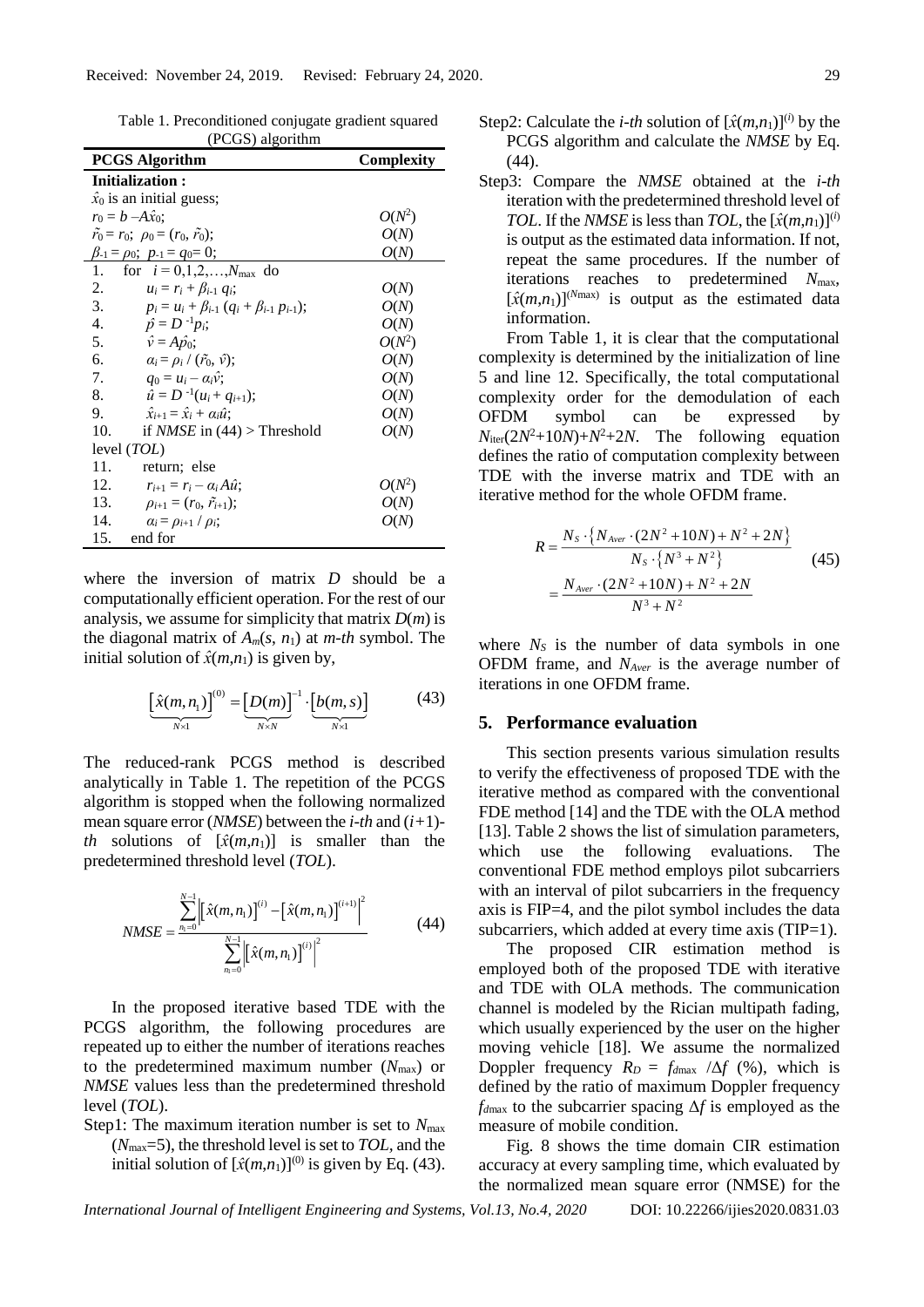pilot subcarriers and the proposed TS methods when changing the number of zero paddings both sides of data subcarriers (*NZ*). From the simulation results in Fig. 8, it shows that the proposed TS method can keep the higher estimation accuracy regardless of the number of  $N_z$ . While the estimation accuracy for the pilot subcarriers method is getting worse when increasing the number of *N<sup>Z</sup>* and *RD*, respectively.

Fig. 9 shows BER performance for proposed TDE with iterative method when changing the threshold level (*TOL*). In the simulation, normalized Doppler frequency  $R_D$  is 15%, which corresponds to the vehicle speed of 286 km/hrs. In Fig. 9, it can be observed that the BER performance of proposed TDE with the iterative method is very close to that for the inverse matrix calculation method when the threshold level *TOL* is less than 0.01 with regardless of operation C/N. From the results in Fig. 9, the threshold level *TOL* for the NMSE is taken by *TOL*=0.01 in the next following evaluations.

|                                        | Table 2. Simulation parameters        |             |  |  |  |  |  |
|----------------------------------------|---------------------------------------|-------------|--|--|--|--|--|
| <b>Parameter</b>                       | Value                                 |             |  |  |  |  |  |
| Number of FFT points $(N)$             | 128                                   |             |  |  |  |  |  |
| Number of subcarriers $(M)$            | 96                                    |             |  |  |  |  |  |
| Number of zero paddings $(N_Z)$        | 32                                    |             |  |  |  |  |  |
| Convolutional                          | Rate                                  | 1/2         |  |  |  |  |  |
| <b>FEC</b>                             | Constraint length                     | 7           |  |  |  |  |  |
| Conventional<br>FDE [14]               | Modulation for pilot                  | QPSK        |  |  |  |  |  |
|                                        | Pilot interval<br>(FIP,TIP)           | (4,1)       |  |  |  |  |  |
|                                        | Length of the guard<br>interval (GI)  | 16          |  |  |  |  |  |
|                                        | Symbol duration $(T_S)$               | $108\mu s$  |  |  |  |  |  |
|                                        | <b>Modulation for TS</b>              | 16QAM       |  |  |  |  |  |
| Proposed<br><b>TDE</b>                 | Length of training                    | 16          |  |  |  |  |  |
|                                        | sequence (TS)                         |             |  |  |  |  |  |
|                                        | Symbol duration $(T_S)$               | $120\mu s$  |  |  |  |  |  |
| Modulation for data subcarrier         | 16QAM                                 |             |  |  |  |  |  |
| Number of symbols per one frame $(NS)$ | 33                                    |             |  |  |  |  |  |
| Allocated bandwidth                    | 1MHz                                  |             |  |  |  |  |  |
| Radio frequency                        | 5.9GHz                                |             |  |  |  |  |  |
|                                        | Rician multipath fading channel model |             |  |  |  |  |  |
| Rician factor $(K)$                    |                                       | 6dB         |  |  |  |  |  |
| Delay profile                          |                                       | Exponential |  |  |  |  |  |
| Decay constant                         | $-1dB$                                |             |  |  |  |  |  |
| Number of delay paths $(L)$            | 14                                    |             |  |  |  |  |  |
| Number of scattered rays               | 20                                    |             |  |  |  |  |  |

| C/N  | Proposed iterative based TDE method (N=128,<br>$TOL=0.01$ |       |                                  |       |                                   |       |  |
|------|-----------------------------------------------------------|-------|----------------------------------|-------|-----------------------------------|-------|--|
|      | $f_{d\text{max}}/\Delta f$ = 10%                          |       | $f_{d\text{max}}/\Delta f$ = 15% |       | $f_{d\text{max}}/\Delta f = 20\%$ |       |  |
|      | $N_{\rm Aver}$                                            | R     | $N_{Aver}$                       | R     | $N_{Aver}$                        | R     |  |
| 14dB | 4.25                                                      | 0.076 | 4.29                             | 0.076 | 4.37                              | 0.078 |  |
| 17dB | 3.95                                                      | 0.071 | 4.01                             | 0.072 | 4.08                              | 0.073 |  |
| 20dB | 3.81                                                      | 0.069 | 3.86                             | 0.070 | 3.94                              | 0.071 |  |



Figure. 8 CIR estimation accuracy (NMSE) for the proposed method at C/N=20dB



Fig. 10 shows the average number of iterations for the proposed TDE with iterative method when changing  $R<sub>D</sub>$ . In Fig. 10, it can be observed that the average number of iterations *NAver* becomes larger when increasing  $R_D$  and decreasing the operation C/N. By using the average number of iterations obtained in Fig. 10 and Eq. (45). Table 3 shows the ratio of computation complexity (*R*) between the proposed TDE with the iterative method and the inverse matrix method. In the Table 3, it can be concluded that the proposed TDE with the iterative method can reduce the computation complexity to 0.078 (Approximately 7.8%) at C/N is 14dB and *R<sup>D</sup>* is 20% which corresponds to the vehicle speed 381 km/hrs.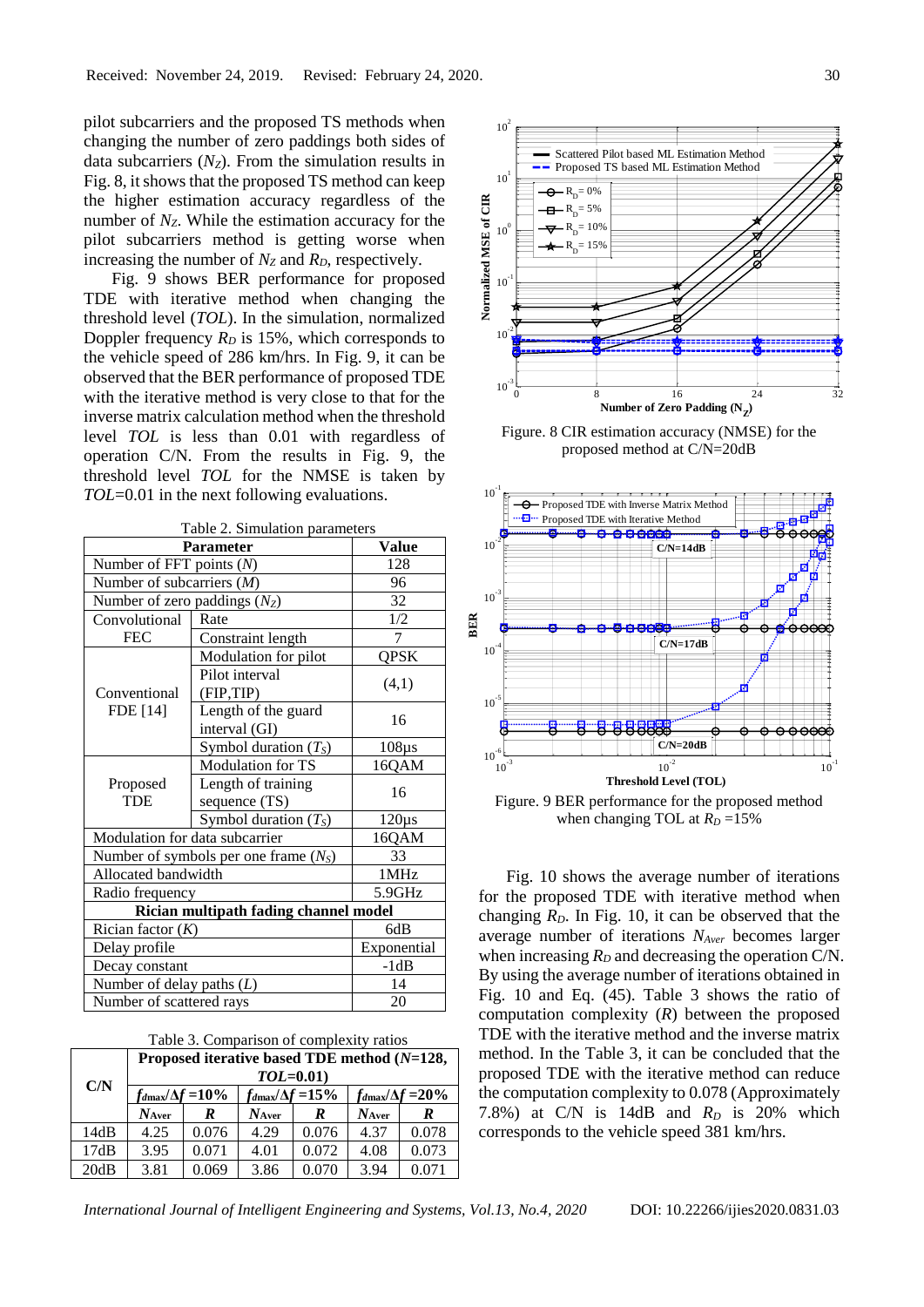

Figure. 10 An average number of required iterations for the proposed method when changing  $R_D$  at  $TOL = 0.01$ 



Figure. 11 BER performance for the proposed method when changing C/N at  $R_D$ =15%

Fig. 11 shows the BER performances for the proposed TDE method both of the iterative and inverse matrix calculation methods when changing C/N at  $R<sub>D</sub>=15%$  (Vehicle speed 286 km/hrs). In Fig. 11, it can be observed that the proposed TDE method can achieve much better BER performance than the conventional FDE method and the TDE with OLA method [13] From the results in Fig. 11 and Table 3, it can be concluded that the proposed TDE with iterative method can achieve almost the same BER performance as the inverse matrix calculation method with much smaller computation complexity.

#### **6. Conclusions**

This paper proposes a low-complexity TDE method in conjunction with the time domain CIR estimation method. The salient features of the proposed method are to employ the time-domain

training sequence (TS) in the CIR estimation and to employ the partial differentiation in solving the ML equation. By using partial differentiation, the coefficients matrix of simultaneous equations becomes the square matrix which can be solved iteratively without the inverse matrix calculation. From the verified computer simulation results, it can be concluded that the proposed TDE with the iterative method can achieve much better BER performance than the conventional FDE and TDE with OLA methods under higher time-varying fading channels(vehicle speed  $\approx$  381 km/hrs). The computation complexity for the proposed TDE with iterative method shows much lower than the inverse matrix method up to 90% with the same BER performance of inverse matrix calculation.

In future work, the proposed channel estimation and equalization methods could be applied to multiinput multiple-input multiple-output (MIMO) channels to increase the capacity by a factor of the minimum number of transmitting and receiving antennas.

#### **References**

- [1] R. Prasad, *OFDM for Wireless Communication Systems*, Artech House, 2004.
- [2] Y. G. Li and G. L. Stuber, *Orthogonal Frequency Division Multiplexing for Wireless Communications*, Springer, 2005.
- [3] A. Goldsmith, *Wireless Communications*, Cambridge University Press, 2005.
- [4] B. Farhang-Boroujeny and H. Moradi, "OFDM Inspired Waveforms for 5G", *IEEE Communications Surveys & Tutorials*, Vol. 18, No. 4, pp. 2474-2492, 2016.
- [5] A. Rico-Alvarino, M. Vajapeyam, H. Xu, X. Wang, Y. Blankenship, J. Bergman, T. Tirronen, and E. Yavuz, "An overview of 3GPP enhancements on machine to machine communications", *IEEE Communications Magazine*, Vol. 54, No. 6, pp. 14-21, 2016.
- [6] J. Ma, P. V. Orlik, J. Zhang and G. Y. Li, "Reduced-Rate OFDM Transmission for Inter-Subchannel Interference Self-Cancellation over High-Mobility Fading Channels", *IEEE Trans.*, Vol. 11, No. 6, pp. 2013-2023, 2012.
- [7] C. Y. Ma, S. W. Liu, and C. C. Huang, "Low-Complexity ICI Suppression Methods Utilizing Cyclic Prefix for OFDM Systems in High-Mobility Fading Channels", *IEEE Transactions on Vehicular Technology*, Vol. 63, No. 2, pp. 718-730, 2014.
- [8] J. Wu and P. Fan, "A Survey on High Mobility Wireless Communications: Challenges,